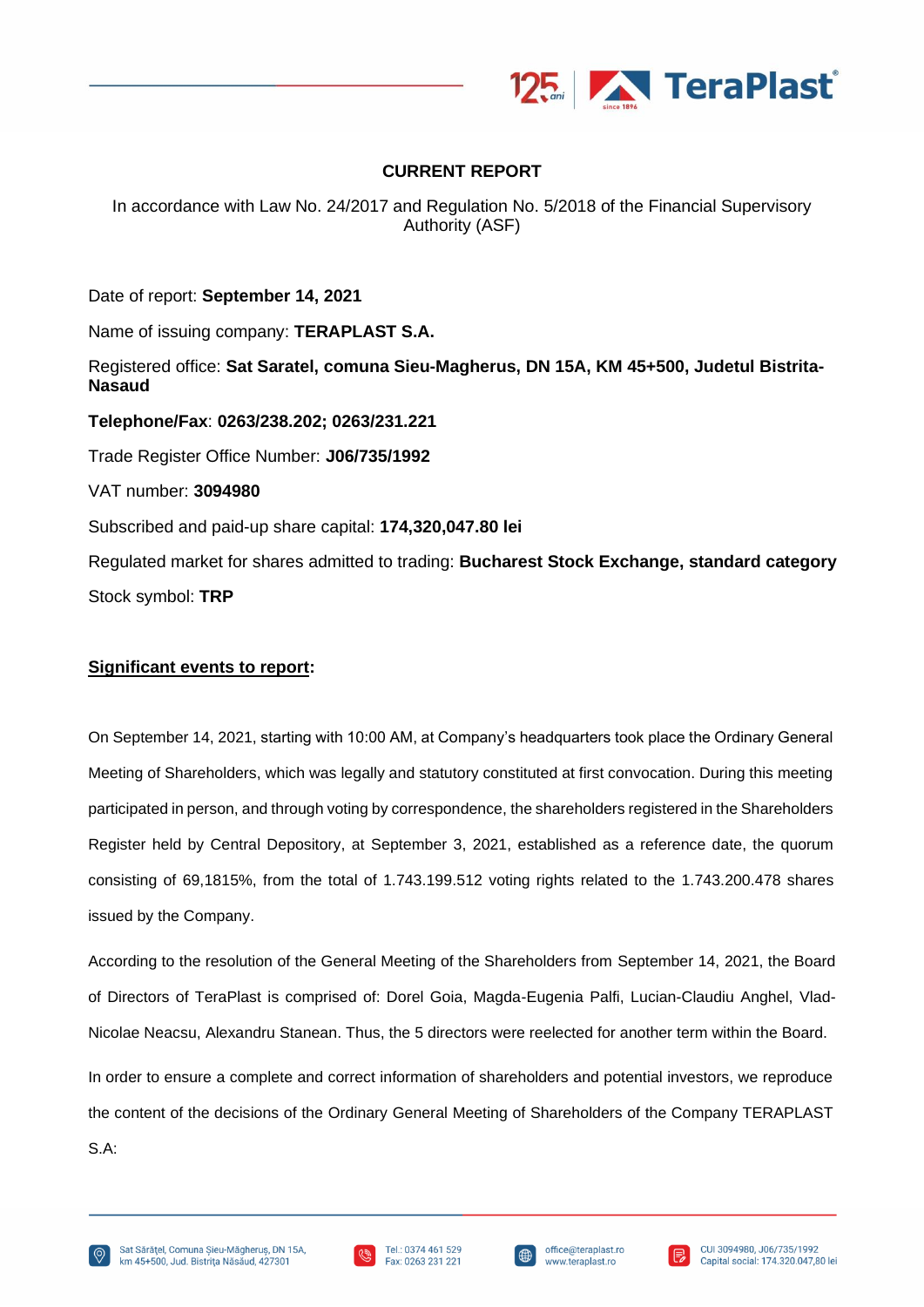

# **DECISION no. 1 dated September 14, 2021**

### **of the Ordinary General Meeting of Shareholders of TERAPLAST S.A.**

In pursuance of art.111 and the following of Companies Law 31/1990 as amended to date, of the Articles of Association of TERAPLAST S.A. (the "**Company**"), of Law no. 24/2017, and the ASF Regulation no. 5/2018, the Ordinary General Meeting of Shareholders ("**OGMS**") of the Company, headquartered in village Săraţel, commune Șieu-Magheruș, DN 15A, km 45+500, Bistrita-Nasaud County, registered at the Trade Register under no. J06/735/1992, VAT no. 3094980, held on September 14, 2021, at the Company's headquarters, at 10:00 (Romania time), in a total quorum of 69,1815% of the total 1.743.199.512 voting rights corresponding to the 1.743.200.478 shares issued by TERAPLAST S.A., representing a total number of 1.205.970.804 valid votes expressed,

### **DECIDES**

### **On the items of the agenda as follows:**

**1.** Approves the election as members in the Company's Board of Directors, the following persons:

### 1.1.Director: **Mr. Goia Dorel**

**Structure of the vote: 99,3418% for, from the votes cast by the shareholders who attended the meeting, 0,6582% against, from the votes cast by the shareholders who attended the meeting, 0% abstention, from the votes cast by the shareholders who attended the meeting.**

## 1.2.Director: **Mr. Anghel Lucian-Claudiu**

**Structure of the vote: 97,3403% for, from the votes cast by the shareholders who attended the meeting, 2,6597% against, from the votes cast by the shareholders who attended the meeting, 0% abstention, from the votes cast by the shareholders who attended the meeting.**

1.3.Director: **Mrs. Palfi Magda-Eugenia**

**Structure of the vote: 99,3418% for, from the votes cast by the shareholders who attended the meeting, 0,6582% against, from the votes cast by the shareholders who attended the meeting, 0% abstention, from the votes cast by the shareholders who attended the meeting.**

#### 1.4.Director: **Mr. Neacșu Vlad-Nicolae**

**Structure of the vote: 100% for, from the votes cast by the shareholders who attended the meeting, 0% against, from the votes cast by the shareholders who attended the meeting, 0% abstention, from the votes cast by the shareholders who attended the meeting.**

1.5.Director: **Mr. Stânean Alexandru**